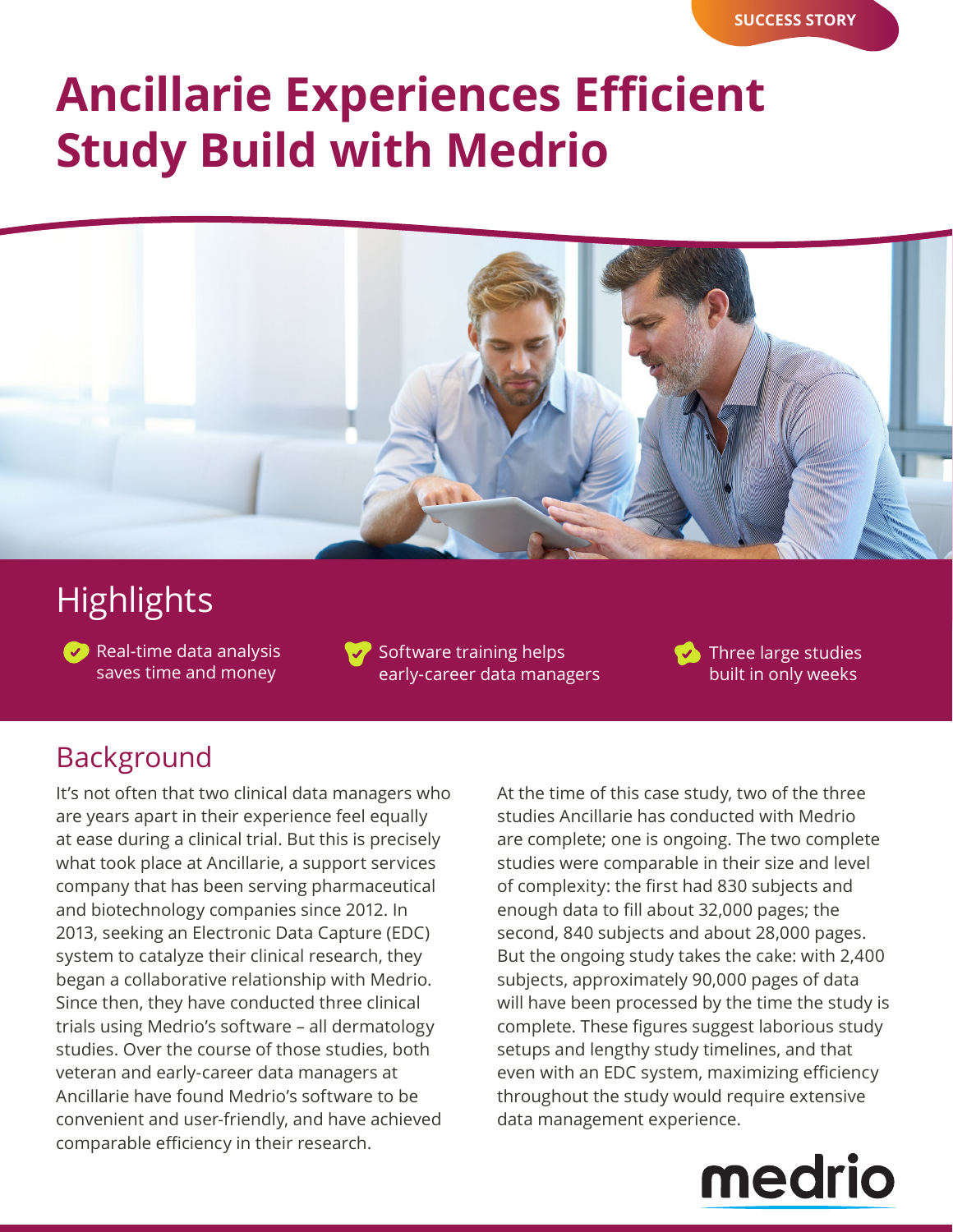Ancillarie has been a member of Medrio's partner program since 2015. Both companies hope to continue their fruitful partnership through many future studies.

#### Data Managers

- Seven years' and six months' experience, respectively
- <sup>O</sup> Built 3 large studies on Medrio in weeks instead of months
- <sup>O</sup> Data Analysis function, dictionary integration, and configuration privileges

### Medrio's EDC

- <sup>o</sup> No programming required
- **•** Time and money saved on outsourcing programming
- **•** More control for data managers over software and study

### Lessons Learned

- **•** Medrio's utility is not limited to Phase I
- $\odot$  Medrio is fit for studies of any size
- Medrio is user-friendly for data managers of all experience levels

**Though Medrio was the first EDC I've used in my data management career, I became accustomed to it easily, and was able to build my study remarkably quickly."**

> *– Kanchan Phansekar, Data Manager, Ancillarie*

### The Experienced Data Manager

Kiran Chitambare, a data manager with seven years' experience who worked on the studies, was able to keep timelines down despite the study size and complexity. She built her database in just about four weeks, as opposed to the months it often takes data managers to build studies of similar size. This achievement was possible due to a combination of Ms. Chitambare's extensive data management experience and the user-friendly functionality of Medrio's software.

Due to Medrio's simplicity, Ms. Chitambare was able to become fluent in the software in just one day and encountered no confusion or lapses in functionality during the study. "If I had to choose any EDC for our studies, I would choose Medrio," says Ms. Chitambare.

The Medrio features she found extra helpful:

- **•** The Data Analysis function, which enabled significant time savings by allowing Ms. Chitambare to check her study data in real-time
- Dictionary integration, which allowed her to match patient descriptions of adverse events to their technical terms
- Configuration privileges, which greatly enhanced the process of CRF and database design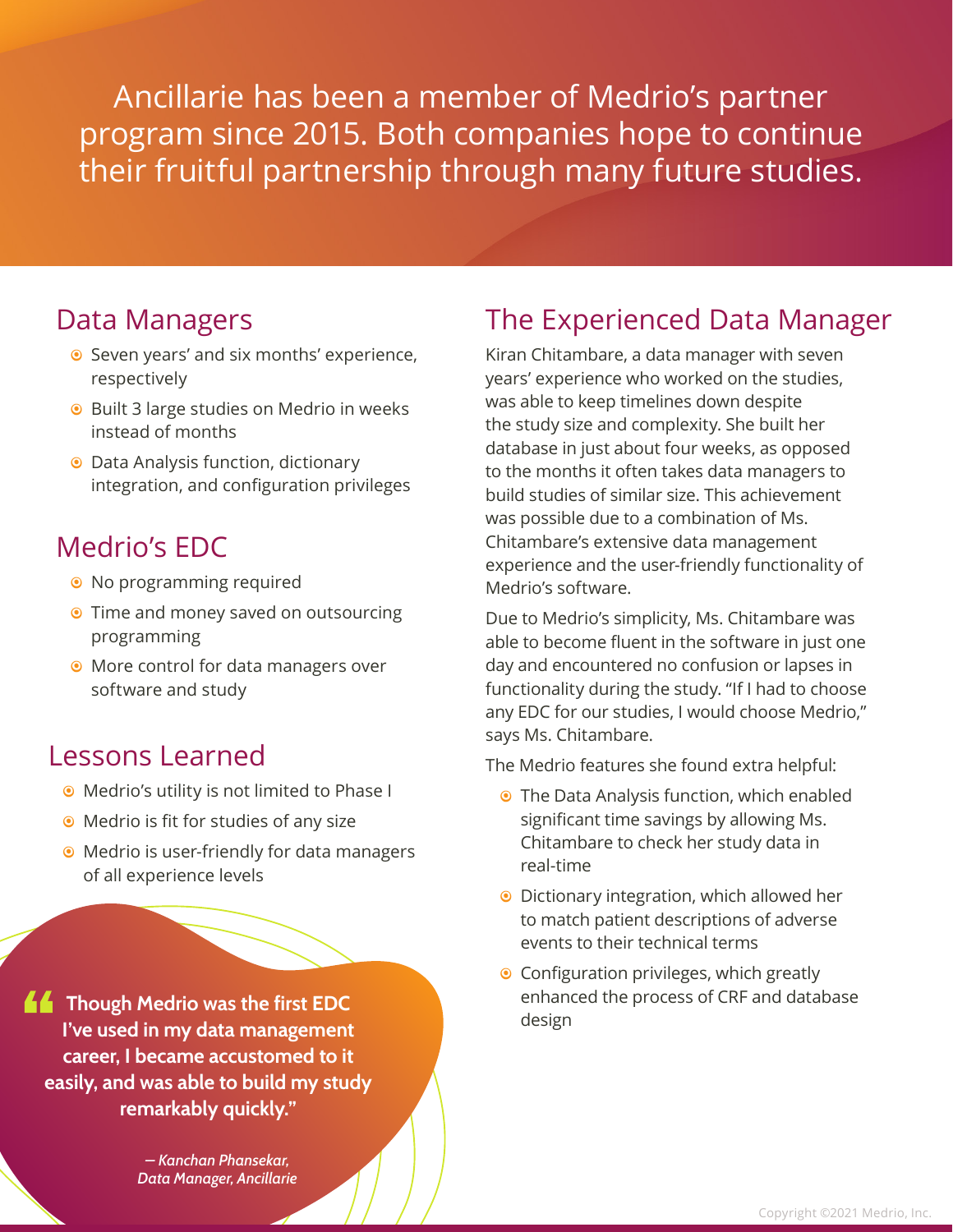### Early-Career Data Manager

But it's not only Ancillarie's senior data managers who are able to use Medrio to cut down on study build time and progress through the studies with ease, efficiency, and convenience. An early-career data manager with about 6 months' experience, Kanchan Phansekar, found Medrio highly beneficial to her work, as well. It took her only a few weeks more than Ms. Chitambare to build the study database, despite the significant differences in their experience. She attributes her success, in part, to the high quality of Medrio's software training, including the user manual, online training resources, and more. These resources allowed her to handle difficult or complex tasks like setting auto queries, applying skip logic, and others in a timely manner.

Medrio features made it easy to:

- $\bullet$  Set the parameters of the study
- Create new forms and add data to the system
- Grant viewing access to the database to other team members

**Medrio's user-friendly functionality has enabled even our newer data managers to get accustomed to the software easily. Here at Ancillarie, we work on a great deal of large, complex studies. Medrio has made it easier for us to build and conduct those studies under strict timeline demands."**

> *– Amiit Naik, President and Head of Clinical Data Services at Ancillarie.*

### Medrio's Secret Weapon Manager

#### **Different from other SaaS providers**

Aside from the task-specific features mentioned above, there was one major factor that made Medrio fundamentally better equipped to enable both data managers to conduct their studies with speed and simplicity: the absence of required programming. In previous studies, Ancillarie's data managers have used EDC systems that required them to contract an external programmer to assist with study setup, incurring costs and delays in the process.

Medrio, on the other hand, imposes no such burden on the customer. Data managers can set up the software themselves – an approach Ancillarie found much more sensible, considering their data managers naturally have better insight into how the software will ultimately be used than any outsourced programmer would. This fundamental feature sets Medrio apart from other EDC systems and allows even data managers with limited experience to save time and avoid headaches on large and complicated studies.